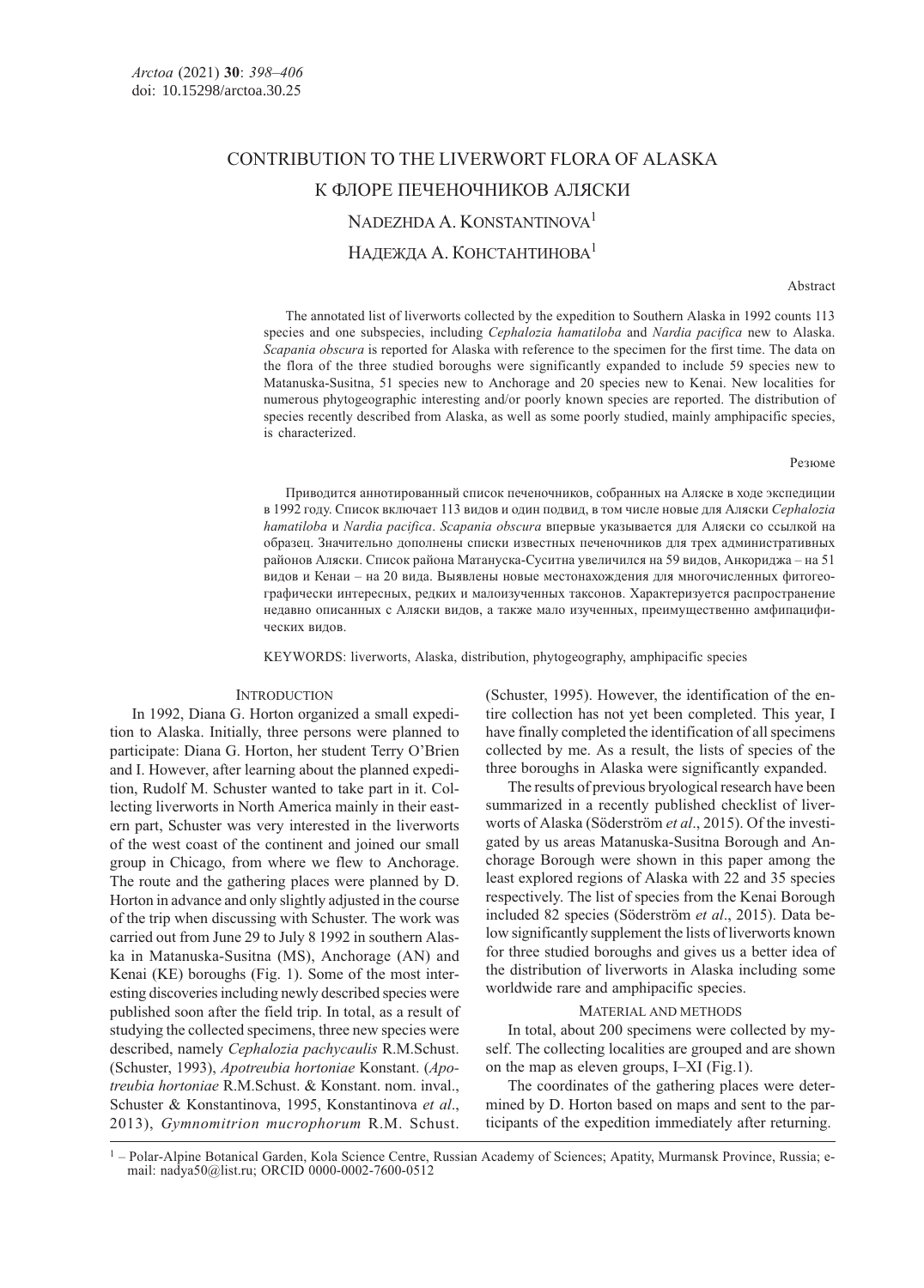

Fig. 1 Collecting localities shown as eleven groups, I-XI in Table 1.

A small part of the specimens were studied by myself just on return to Iowa City at the herbarium of University of Iowa City. In particular, I have studied oil-bodies in some specimens. However, most of the specimens were later identified in the laboratory of the Polar-Alpine Botanical Garden-Institute (Kirovsk, Murmansk Province) in 1993-1994, but the results were not published. In the course of recent work, I have identified the rest of the collected specimens and restudied some questionable specimens, as well as specimens from genera and species whose taxonomy has been revised after 1995. However, some of the specimens have not yet been accurately identified due to the absence of the necessary structures: oil-bodies, gametangia, gemmae, etc. In some cases, such species are given in the list with the "cf", sign, or not listed at all. These are mainly Cephaloziella, Solenostoma, Nardia, and Lophozia species.

The specimens are deposited in the Herbarium of Polar-Alpine Botanical Garden-Institute of the Kola Scientific Center, Russian Academy of Sciences (KPABG) and its unformation system, available at https://isling.org/hepatics.

### STUDY AREA

We gathered bryophytes in nine main sites in the Kenai-Chugach mountain system (sites  $III - IX$ ), two sites  $(X - XI)$  in Talkeetna Mountains (Alaska Range) and two sites  $(I - II)$  on the coastal plain of Cook Inlet (Fig. 1, 2). All sites are situated within the Southern Alaska Sector of Alaska-Yukon Province (Jorgensen & Table 1. List of collecting localities shown also in Fig. 1.

- I. 4.4 mi E of Hwy 1 in Ninilchik on Oilwell Road, 60°02'N, 150°35'W, 125 m a.s.l., open intermediate fen with islands of Picea mariana (Mill.) Britton, Sterns & Poggenburg.
- II. Coast of Cook Inlet Area between Ninilchik and Soldotna, 59°27'N, 151°42'W, 60–120 m a.s.l., different types of Sphagnum bogs.
- III. South end of Engineer Lake, 8.3 mi SE on Skilak Lake road from Hwy 1, E of Soldotna, 60°27'N, 150°20'W, 130 m a.s.l., fen developing via terrestrialization along lake margin, rich fen with Myrica sp., Betula nana L., Menyanthes sp., Carex livida Willd., C. chordorrhiza Ehrh., Scorpidium sp., etc.
- IV. Resurrection River crossing 7.4 mi W of Hwy. 9 on road to Exit Glacier, 60°11'N, 149°35'W, 120 m a.s.l., steep slope with N&W aspect, siliceous outcrops with Picea sitchensis (Bong.) Carrière, Oplopanax horridus (Sm.) Miq.
- V. Trail to N end of Carter Lake, Hwy. 9 between Hwy. 1 and town of Moose Pass, 60°30'N, 149°30'W, 150–490 m a.s.l., steep slope with N aspect, streams, siliceous outcrops with Tsuga mertensiana (Bong.) Carrière, Picea sitchensis, Duschekia sinuata (Regel) Pouzar, alpine meadow with grasses, Anemone narcissiflora L., Lupinus sp.
- VI. Steep slope near the turn to Seward. Dry steep cliffs overgrown with Tsuga mertensiana, Picea sitchensis, Populus balsamifera Mill. and Oplopanax horridus, Alnus crispa Pursh with plots of Sphagnum, rocks, seepages, 60°33'N, 149°32'W. On peat soil in shade under bushes, in crevices and on dry rocks.
- VII. Chugach Mts, 4.5 km South of Ingram Creek crossing on Hwy. 1 south of Portage, along Ingram Creek, 60°50'N, 149°05'W, intermediate and poor fens bordered above and below by Picea sitchensis forest.
- VIII. Chugach Mts., west of Portage, 60°50'N, 149°05'W, 60 m a.s.l., on slope, Picea sitchensis forest bordering intermediate fen.
- IX. Chugach Mts, Chugach State Park, Crow Pass Trail, Eagle River:  $1 - 61^{\circ}01'32''N$ ,  $149^{\circ}6'52''W$ ;  $2 - 61^{\circ}2'23N$ , 149°7'17"W, 800–900 m a.s.l.; 3 – 61°2'51"N, 149°6'57"W, stream bank, late snow bed, 950–1075 m a.s.l.
- X. Talkeetna Mts: 1 Archangel Creek valley, slopes SE of Sidney Creek, NNW of Palmer (61°48'N, 149°13'W), ca. 1000 m a.s.l.; 2 – Hatcher Pass, SW of independence Mine State Historical Park, NNW of Palmer (61°46'N, 149°18'W), ca. 1100–1200 m a.s.l., siliceous outcrops on tundra slopes with E aspect, frost boils, seepages and streams, late snow bed; 3 – near Archer Pass, NW of Palmer (61°48'N, 149°13'W), ca. 1000 m a.s.l.
- XI. Talkeetna Mts: S face of Castle Mtn., NW of Chikaloon, 61°50'N, 148°33'W, along small stream with seasonal fluctuation in water level: dense *Salix* shrubs.

Meidinger, 2015). The Kenai-Chugach mountain system borders the Gulf of Alaska in a peculiar arc, separated from the Talkeetna Mountains in the north by the valley of the Matanuska River. The average elevation of the Kenai Mountains is 900 to 1,500 meters, whereas the Chugach group is higher, averaging 2,100 to 2,400 meters. The mountains are extremely rugged and heavily glaciated. The underlying rocks of the Kenai-Chugach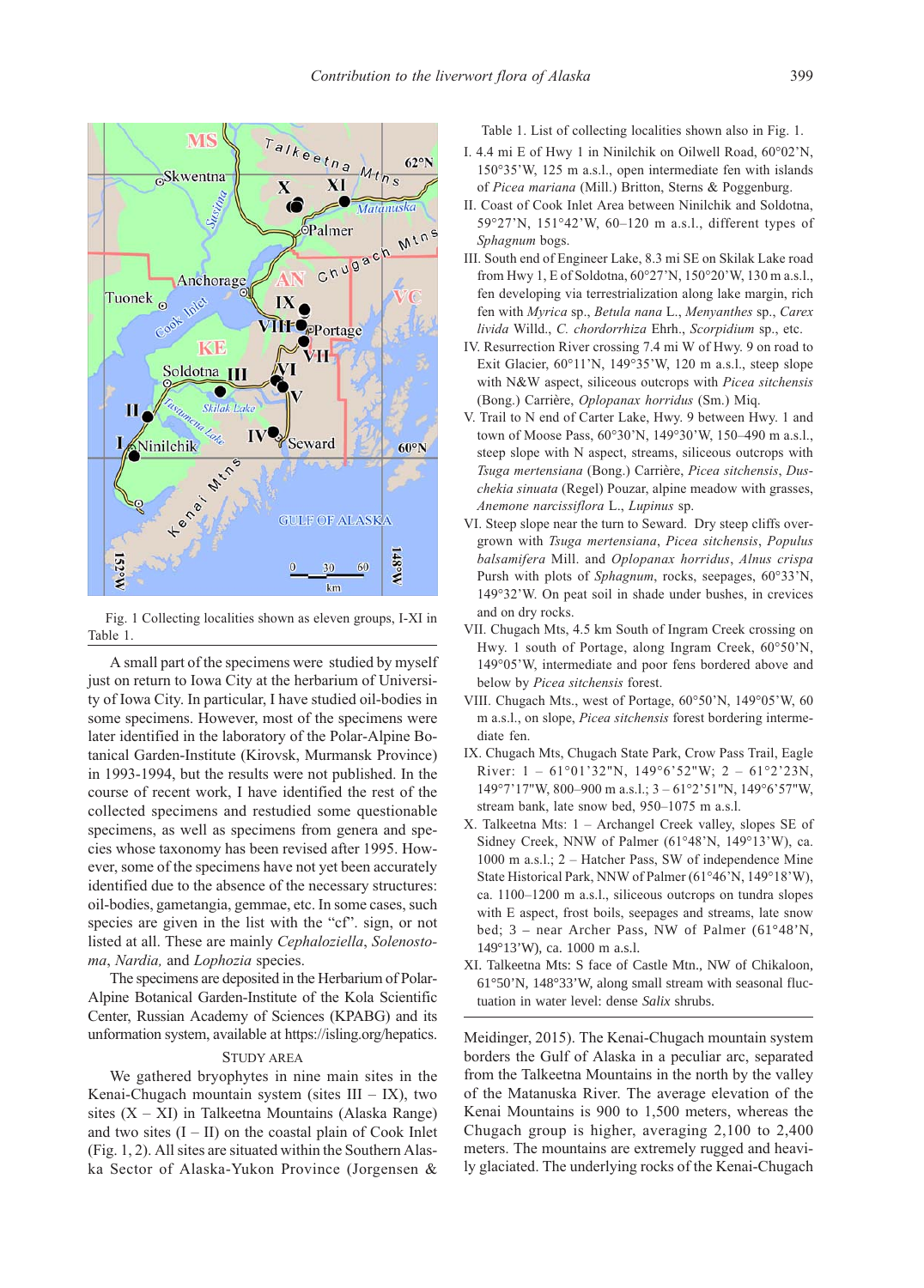

Fig. 2. Members of the expedition. R. Schuster (the first on the left), T. O'Brien (third from the left), two local botanists, and D. Horton (the first on the right), the organizer and sponsor of this field trip to Alaska, the enthusiastic bryologist and wonderful persons, to whom author dedicated this paper.

Mountain system being primarily marine sediments and of volcanic origin, have been intensely metamorphosed, folded, and faulted and have been intruded by small to moderate-size igneous bodies. The Talkeetna Mountains consist of a compact group of radial ridges averaging from 1,800 to 2,700 meters in elevation. Small glaciers are still present at the heads of many valleys in the Talkeetna. The bedrock consists of granite batholith that intruded during the Mesozoic. Paleozoic and Mesozoic sediments and volcanics are exposed on the flanks of the highlands (Nowacki et al., 2001). The climate in south central Alaska can be characterized as continental subarctic  $-Dfc$  according to the Köppen–Geiger climate classification system (https://en.wikipedia.org/wiki/Köppen\_ climate\_classification) due to its short, cool summers. According Bioclimatic zonation based on continentality and growing degree days it is referred to subcontinental-Cool Boreal. This is in large part due to its proximity to the coast. The majority of the studied sites are situated in the Maritime ecoregion (coastal Rainforests subdivision particularly) and four sites are located in the boreal region with two sites (I and II) located in the Cook Inlet Bain area and two (X and XI) in the Alaska Range Transition (Nowacki et al., 2001).

#### ANNOTATED LIST OF SPECIES

The annotated list of liverworts includes 113 species and one subspecies. The species in the list are arranged in alphabetical order. The nomenclature of liverworts generally follows Söderström et al. (2016) except for Apopellia endiviifolia, Marchantia quadrata subsp. hyperborea, Protochilopsis grandiretis and Pseudomoerckia blyttii which have been published recently. After the species name the presence of reproductive structures is given in parentheses (andr. – androecia; gyn. – gynoecia; per. – perianths or pseudoperianths; spor. – sporophytes; gem. – gemmae). The collecting sites are listed

in Tabl. 1. Habitat characteristics are given for sporadic and widespread species, and at least one reference to a herbarium number in the Cryptogamic Russian Information System – L. / CRIS (https://isling.org/hepatics) is cited. For species collected from 1–2 (3) localities, labels are given in full and the herbarium numbers of specimens in the Herbarium of Polar-Alpine Botanical Garden-Institute (KPABG) are specified.

- Anastrophyllum assimile (Mitt.) Steph. (per.)  $X(1)$ , 1000 m a.s.l.: rock outcrops in dwarf shrub tundra, several specimens [123828]; 2, 1200 m a.s.l.: siliceous outcrops on tundra slopes with E aspect, deep cleft, several specimens [123855]. New to MS.
- Aneura pinguis (L.) Dumort. II, 125 m a.s.l., dwarf shrub Equisetum-moss mire with hummocks, between hummocks [123913]; IX, 1070 m a.s.l.: rich vegetation below snow field along the stream, on bank of stream. New to AN, KE.
- Anthelia juratzkana (Limpr.) Trevis. IX(1,2), 950 m a.s.l.: rock outcrop, wet crevices among small rocks, dry cliffs near the trail, in crevices  $[123751]$ ;  $X(1)$ , 1000 m a.s.l.: rock outcrops in dwarf shrub tundra, several specimens [123829];  $X(2)$ , 1200 m a.s.l.: siliceous outcrops on tundra slopes with E aspect, deep cleft, several specimens [123885]. New to AN, MS.
- Apopellia endiviifolia (Dicks.) Nebel & D.Quandt [Pellia endi*viifolia* (Dicks.) Dumort.]  $- V$ , 490 m a.s.l.: in alpine meadow with grasses, Anemone narcissiflora, Lupinus sp. [124324].
- Apotreubia nana (S.Hatt. et Inoue) S.Hatt. & Mizut. (Apotreubia hortoniae R.M.Schust. & Konstant.) –  $X(1)$ , 1000 m a.s.l.: rock outcrops in dwarf shrub tundra, in tundra, several specimens including the type of Apotreubia hortoniae [115280]. As was recently shown by Bakalin & Vilnet (2017) A. hortoniae, A. nana and A. yunnanensis do not differ genetically, which allowed the authors (l.c.) to synonymize these species.
- Asterella lindenbergiana (Corda ex Nees) Lindb. IX (2), 950 m a.s.l.: on slope to the stream, associated with Diplophyllum taxifolium, Cephalozia bicuspidata, Fuscocephaloziopsis albescens, Calycularia laxa [123762]; X(2): late snow bed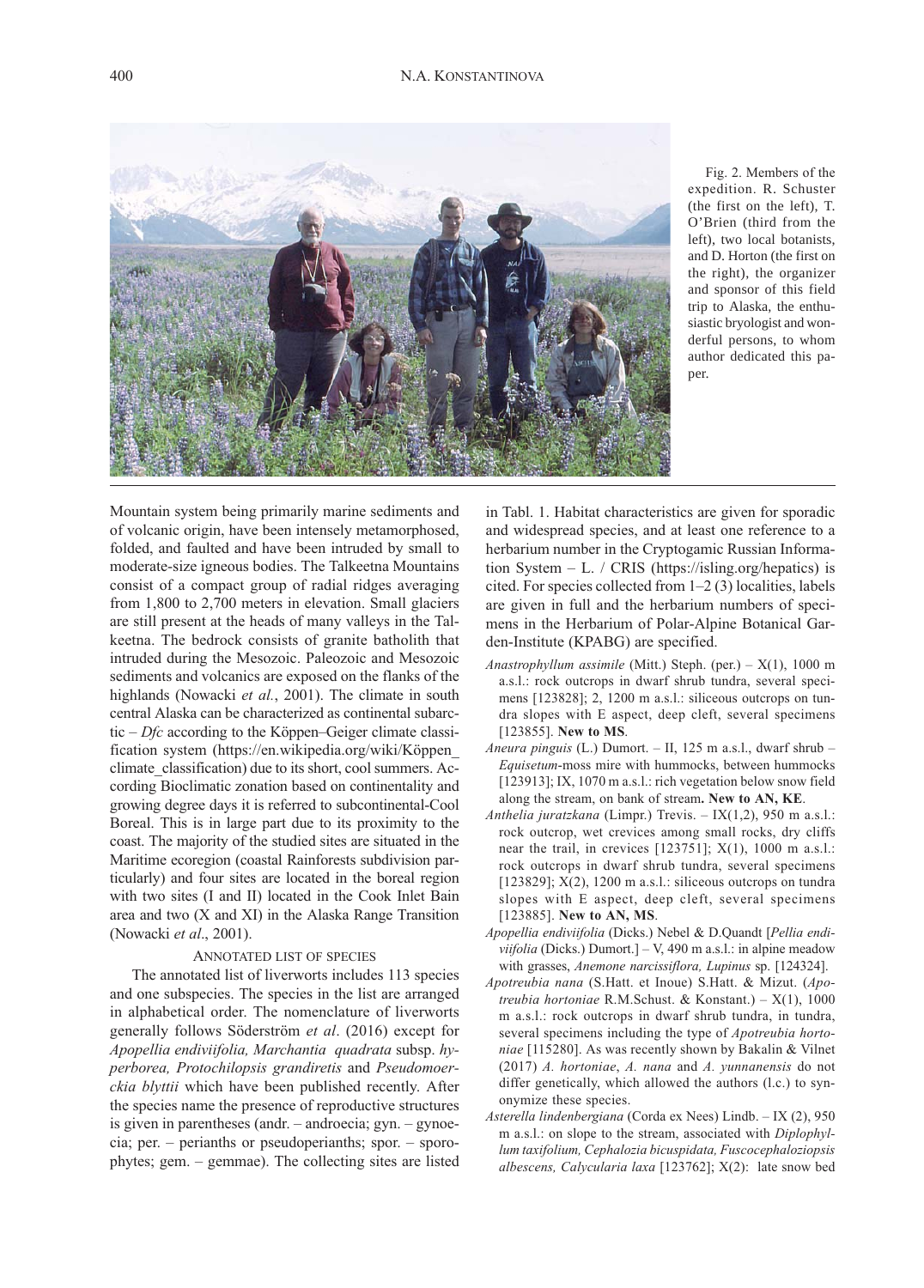community, some thalli in mats dominated by Scapania curta with admixture of Pellia neesiana, Schistochilopsis opacifolia, Barbilophozia hatcheri [123873]. New to AN.

- Barbilophozia hatcheri (A.Evans) Loeske (gem.) V, IX(3), X(1,2): on peat soil in shade under bushes, in crevices and on dry rocks on soil and rocks in Salix thickets along streams. In alpine tundra meadow, late snow bed [123943]. New to AN, MS.
- B. lycopodioides (Wallr.) Loeske VI: seepages, on peat soil in shade under bushes [123943].
- B. sudetica (Nees ex Huebener) L.Söderstr., De Roo & Hedd. (per., andr., gem.) – VI, VIII, IX(1,3), X(1,2), 60–1200 m. a.s.l.: on rocks, fine earth, soil at base of slope, on cliffs, on rock outcrops, on sandy soil on edge of tundra communities, on and between boulders, in crevices on boulders in fields of large boulders, on soil and rocks in Salix thickets along streams, mostly in tundra zone [123751]. New to MS.
- Blepharostoma trichophyllum (L.) Dumort. s.l. (per., andr., spor.) – II, V, VII, VIII, IX (2,3), X (1,2), 60–1200 m a.s.l.: on soil and soil covered cliff, in clefts in a field of large boulders, on peat soil on banks of streams, in rich vegetation below snowfields, on sides of hummocks in intermediate and poor fens, on cliffs near waterfalls, in small caves near the water on banks, on rotting wood in moist forests [123932]. One of the most common species. New to AN, MS. B. trichophyllum was recently split into several sibling species (Bakalin & al., 2020) whose separation based on morphology is extremely difficult and we did not revise the collected specimens of this species.
- Calycularia laxa Lindb. & Arnell (andr., arch) IV, VI, X(1,2), 120–1200 m a.s.l.: between boulders on steep slopes, on peat soil in shade under bushes, in alpine tundra meadow on slope to the stream, late snow bed, under Sphagnum turf on boulder, in deep caves, shade, on soil-covered rocks. Not rare but always mixed with other liverworts [123796].
- Calypogeia azurea Stotler & Crotz VIII, 60 m a.s.l.: on rotting wood in thickets, mixed with Lophozia guttulata, Riccardia palmata, Fuscocephaloziopsis lunulifolia [124319]. New to AN.
- C. integristipula Steph. II, V, VII, VIII, X(2), 60–1200 m a.s.l.: on peat soil in small depressions, on paths in intermediate and poor fens, on roots of Picea sitchensis in moist forests bordered fens, on rotting wood, peat, under hummock in dwarf shrub – Sphagnum bogs, on soil in alpine meadow, along seepages on slopes near late snow melt [123960]. New to AN, KE, MS.
- C. neesiana (C.Massal. & Carestia) Müll.Frib. II, 125 m a.s.l.: Sphagnum bog, on hummock in Dicranum turf mixed with Fuscocephaloziopsis lunulifolia and Mylia anomala [123897].
- C. sphagnicola (Arnell & J.Perss.) Warnst. & Loeske II, III: dwarf shrub  $-Equise$ tum-moss with hummocks mire, on side of hummock, three specimens, mixed with Aneura pinguis, Cephaloziella sp. [123905, 123906], Cephalozia bicuspidata [123913]; III: between Sphagnum, on hummock [76-4-92]. New to KE.
- Cephalozia ambigua C.Massal. IX(3), X(1,2), 950–1200 m a.s.l.: on soil on banks of stream, in late snow beds, on peat soil covered rocks on tundra slopes, in dwarf shrub tundra [123776]. New to AN, MS.
- C. bicuspidata (L.) Dumort. (per., andr., spor.) II, III, V, VI, VII, VIII, IX,  $X(1,2)$ , 60-1200 m a.s.l.: on peat soil and among mosses on side or between hummocks in microdepressions in intermediate and poor fens, on rotting wood and on roots of Picea sitchensis in moist forests, on soil covered cliff, in crev-

ices of rocks on slopes, on cliffs near waterfalls, on peat, under hummock in late snow bed, on soil and rocks in Salix thickets along streams, in wet crevices among small rocks, on slope to the streams, on banks of streams, on and between boulders in alpine tundra meadows, often along trails and paths. One of the commonest species [123900]. New to AN, MS.

- C. hamatiloba Steph. [Cephalozia otaruensis Steph.] V: on side of trail in moist spruce-moss forest with Lophozia wenzelii [124290]. New to Alaska.
- Cephaloziella hampeana (Nees) Schiffn. ex Loeske III: between hummocks [124293] among mosses (Calliergon).
- C.spinigera (Lindb.) Warnst. III: between hummocks, in water mixed with Cephalozia bicuspidata, Mylia anomala, Gymnocolea inflata, Fuscocephaloziopsis lunulifolia [124295]. New to KE.
- Chiloscyphus pallescens (Ehrh. ex Hoffm.) Dumort. var. fragilis (Roth) Müll.Frib.  $-$  IX: bank of river, in Salix thickets along creek, mixed with Scapania subalpina, Pellia neesiana [123918].
- Clevea hyalina (Sommerf.) Lindb. (spor.) VIII, 60 m a.s.l.: cliffs near waterfall, on soil covered cliff, single thalli among mosses and single shoots Solenostoma obovatum [123930]; IX (900 m a.s.l.): irrigated bed of stream below snowfield, on moist soil (mixed with Blepharostoma trichophyllum, Solenostoma obovatum, Mesoptychia gillmanii [123770]. New to AN.
- Conocephalum salebrosum Szweyk., Buczk. & Odrzyk. IX: along rivulet on peat soil, in pure mats [123754]; .X:1(1000 m a.s.l.): on soil in grasses on bank of rivulet, in pure mats [123830]. New to AN, MS.
- Diplophyllum albicans (L.) Dumort. (per.) IV, V, X, 120– 1200 m a.s.l.: on soil between boulders on steep slopes with siliceous outcrops, in crevice on rock, in clefts in a field of large boulders, on rock outcrops in dwarf shrub tundra, on and under rocks in alpine tundra meadows, along rivulets on peat soil, most collections from Talkeetna mountains [123827]. New to KE, MS.
- D. taxifolium (Wahlenb.) Dumort.– II, IV, VI, VII, IX, X(2), 60–1200 m a.s.l.: on and under rocks on steep slopes, at base of dry steep cliffs, on cliffs in thickets of Alnus, ferns, on rock outcrops in dwarf shrub tundra, on soil in crevices and ledges of cliffs, in clefts in a field of large boulders, in alpine tundra meadow, Harimonella-lichen tundra, small caves near the water, in intermediate and poor fens, on peat in dwarf shrub–Sphagnum bog. New to MS.
- Douinia imbricata (M.Howe) Konstant. & Vilnet VI, IX,  $X(1,2,3)$ , 1000–1200 m a.s.l.: on rocks in deep moist clefts, crevices, ledges in rock outcrops in tundras, a fields of large boulders, in alpine tundra meadow, late snow bed, under Sphagnum turf on boulders [123846]. New to AN, MS.
- Fuscocephaloziopsis albescens (Hook.) Váňa & L.Söderstr. [Pleurocladula albescens (Hook.) Grolle]  $-$  IX(2,3), X(2), 800–1200 m a.s.l.: on soil on frost boils on siliceous outcrops in tundra zone, late snow bed, at base of slope, crevice on rocks, banks of streams, soil covered rocks on edge of streams, between boulders in rock fields, rich vegetation below snow field [123861] New to AN.
- F. leucantha (Spruce) Váňa & L.Söderstr. (per., andr.) VII, VIII, X(1), 60–1000 m a.s.l.: covered by mosses logs, rotting woods in intermediate and poor fens, in moist forests, the dying turfs of mosses in fields of large boulders, in alpine tundra meadow [123969]. New to AN, MS.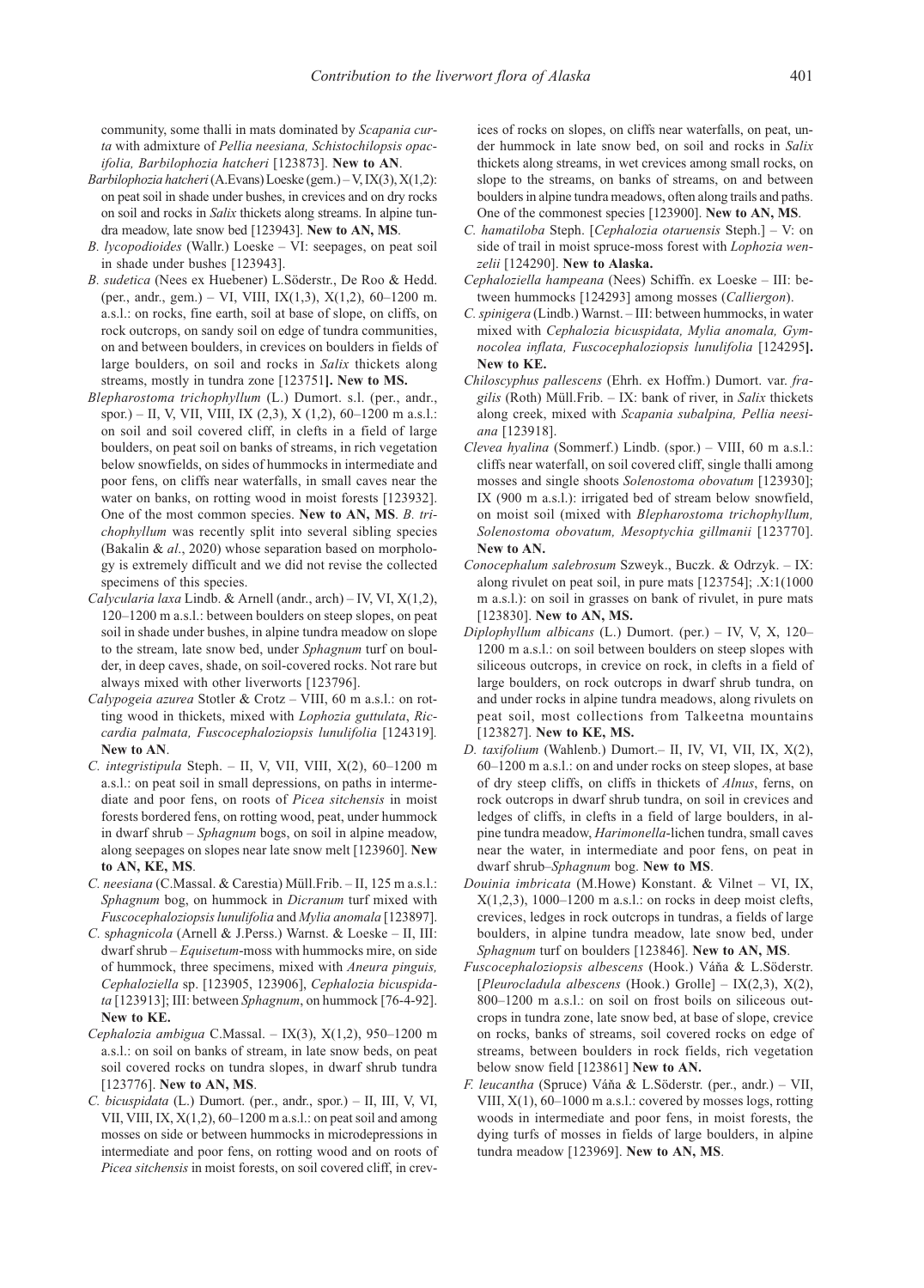- F. lunulifolia (Dumort.) Váňa & L.Söderstr. (per., andr., spor.)  $-$  II, III, VI, VII, VIII,  $X(1)$ , 60–1000 m a.s.l.: on rotting wood, among mosses on hummocks, on peat, on the dying turf of mosses in intermediate and poor fens and in moist forests, on thin peaty soil in a fields of large boulders on mountain slopes, on soil in moist alpine tundra meadow and in Salix thickets along stream [123947]. New to MS.
- F, monticola (J.D.Godfrey) Váňa & L.Söderstr. (per.) VII, IX,  $X(2)$ ,  $60-1200$  m a.s.l.: on humus soil, on slopes to the road or streams [123764]; on siliceous outcrops on tundra slopes, Salix thickets along stream, in late snow bed communities. New to MS.
- F. pachycaulis (R.M.Schust.) Váňa & L.Söderstr. (per., andr.)  $- X(1,3)$ , 1200 m. a.s.l.: peaty soil in clefts in a field of large boulders, in alpine tundra meadow [123817].
- F. pleniceps (Austin) Váňa & L.Söderstr. (per., andr., spor.) III, VI, IX, X(2), 900 m a.s.l.: soil in Salix thickets along stream, late snow melt, between boulders, at the base of Sphagnum hummock on slopes, irrigated bed of stream below snow field, soil in moist tundra [123936]. New to AN, KE, MS.
- Gymnocolea inflata (Huds.) Dumort. (per., andr., spor.) II, III, VII, X (1), 60–1000 m a.s.l.: intermediate and poor fens in the depression between hummocks, in depressions on rock outcrops in fen [123963]. New to KE, MS.
- Gymnomitrion commutatum (Limpr.) Schiffn. (per.) IX,  $X(1,2)$ , 1000–1200 m a.s.l.: dry cliffs, sides and crevices of rocks in fields of large boulders, in alpine tundra meadow, banks of streams [123750]. New AN, MS.
- G. concinnatum (Lightf.) Corda (per., andr., spor.) VI, IX,  $X(1,2)$ , 950–1200 m. a.s.l.: on rocks and fine earth on dry cliffs, on sides of huge rocks in fields of large boulders, in alpine tundra meadow, on rocks (boulder) in rock fields, on banks of streams, in dwarf shrub – lichen tundras [123842]. New to MS.
- G. corallioides Nees IX, 1070 m a.s.l.: rich vegetation below snow field along the stream, on bank of stream [123778].
- G. mucrophorum R.M.Schust. (spor.)  $X(1)$ : in crevice on boulder, just on rock some stems in mats dominated by Marsupella boeckii [123810] and dominated in mats with admixture of Barbilophozia sudetica, Douinia imbricata [123842]. The holotype was described by Schuster (1995: 243) as "consisting of very few isolated plants" whereas the species is abundant in the specimen reported here and has sporophytes which have not previously been recorded for it.
- G. obtusum Lindb. (per., andr.) VI,  $X(1,2)$ , 950–1200 m a.s.l.: on rocks in crevice on boulders in rock field, in alpine tundra meadow [123809]. New to MS.
- G. pacificum Grolle  $X(1)$ , 1000 m a.s.l.: field of large boulders, in alpine tundra meadow, late snow bed, in crevice on boulder, just on rock [123810]. New to MS.
- Gyrothyra underwoodiana M.Howe (gyn.) VII, 60 m a.s.l.: on humus soil, on slope to the road [124318].
- Harpanthus flotovianus (Nees) Nees VII, IX, X(2), 950–1200 m a.s.l.: on soil in intermediate fens, Salix thickets along streams, on banks of streams, seepages on slopes [123881]. New to AN, KE, MS.
- Isopaches bicrenatus (Schmidel ex Hoffm.) H.Buch IX: on soil covered rock in deep cave on dry cliffs near the trail several stems in mats with Calycularia laxa, Diplophyllum taxifolium, Scapania scandica [123752],
- Jungermannia borealis Damsh. & Váňa IX, X(2), 800–1200 m a.s.l.: on soil and rocks in and along streams [123765]. New to AN, MS.
- J. eucordifolia Schljakov IX, X(2), 800–1200 m a.s.l.: on rock in stream, submerged and in seepages and streams [123883]. New to MS.
- J. cf. pumila With. IX,  $X(2)$ , 1070 m a.s.l.: rich vegetation below snow field along the stream, on bank of stream [123783]. New to MS.
- Kurzia pauciflora (Dicks.) Grolle  $-$  IX, 1000 m a.s.l.: on the dying turf of mosses in a field of large boulders, in alpine tundra meadow [123791]. Dominated in mats with admixture of Sphenolobus minutus, Fuscocephaloziopsis leucantha, Scapania scandica, Calycularia laxa. New to AN.
- Lophocolea heterophylla (Schrad.) Dumort. VII: on decaying wood on bank of rivulet; XI: on soil in dense thickets of Salix with Equisetum arvense L., Valeriana sp., Mertensia paniculata (Aiton) G. Don, along small stream [123785]. New to MS.
- Lophozia guttulata (Lindb. & Arnell) A.Evans VIII, 60 m a.s.l.: on rotting wood in thickets mixed with Riccardia palmata, Calypogeia azurea, Fuscocephaloziopsis lunulifolia [124319]. New to AN.
- L. longiflora (Nees) Schiffn. (per., gem.) II, VII, VIII: among bryophytes in intermediate and poor fens, on rotting wood in Picea sitchensis boggy forest and in dwarf shrub – Sphagnum bogs [123968]. New to AN, KE.
- L. murmanica Kaal. (per., spor., andr., gem.) III, VI, IX,  $X(1,2)$ , 125–1200 m a.s.l.: on peat soil between hummocks and on hummocks in sedge – Sphagnum. dwarf shrub – Sphagnum bogs, on soil and rocks in Salix thickets along streams, on bank of streams, in late snow beds [123915]. New to AN, MS.
- L. silvicoloides N.Kitag. (per., spor., andr.) VIII, 125–1200 m a.s.l.: intermediate fen, on rotting wood, mixed with Mylia taylori, Fuscocephaloziopsis leucantha, Blepharostoma trichophyllum, Scapania umbrosa [123922]. All specimens from Alaska collected by me were referred to this species based on identification by Bakalin (Bakalin, 2005a).
- L. ventricosa (Dicks.) Dumort. s.lat. (per., andr., gem.) V, VI, VII, VIII: at base of slope, in the thickets of Spirea and ferns, plot with Betula nana, Vaccinium, Rubus chamaemorus, Cornus suecicus, at the base of the Sphagnum hummock, on side of trail in spruce-moss forest [123962].
- Lophoziopsis excisa (Dicks.) Konstant. & Vilnet (per., spor., andr., gem.) – VI, IX(2,3), X(1,2), 900–1200 m a.s.l.: on soil in irrigated bed of stream below snow field, in moist tundra among mosses, along stream, on banks of streams, on rock in a field of large boulders, in alpine tundra meadow, on sandy soil along trail [123769]. New to AN, KE, MS.
- L. longidens (Lindb.) Konstant. & Vilnet (gem.)  $X(1)$ , 1000 m a.s.l.:on boulder under overhanging plants in a field of large boulders, in alpine tundra meadow, mixed with Barbilophozia hatcheri, Pseudolophozia debiliformis [123819]. New to MS.
- L. rubrigemma (R.M.Schust.) Konstant. & Vilnet (gem.) X(2), 1200 m a.s.l.: siliceous outcrops on tundra slopes, frost boils, rock field, in crevices, single shoots mixed with Douinia imbricata [123858]. The species was recorded for Alaska by Bakalin (2004, 2011) based on this specimen.
- Marchantia polymorpha L. subsp. montivagans Bischl. & Boissel.-Dub. – V, VII, IX(1), XI: on soil in post fire Salix tickets, sandy soil on banks of creeks, on soil in alpine meadow [123957]. New to AN, KE, MS
- M. quadrata Scop. [Preissia quadrata (Scop.) Nees]  $-$  IX(3), X(2), 950–1200 m a.s.l.: peat soil in late snow melt, at base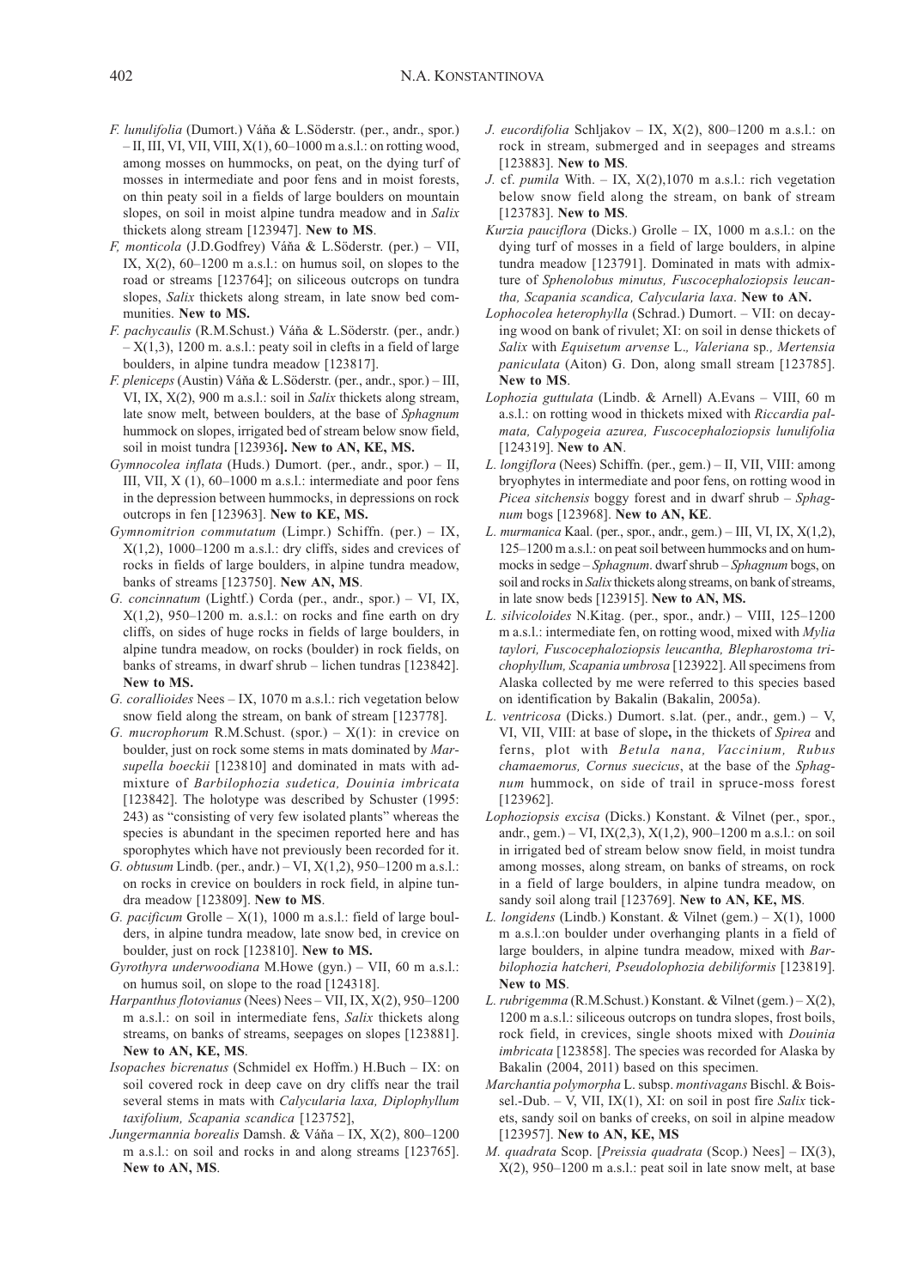of cliffs, on peat soil on edge of stream on slope [123856]. New to MS, AN.

- M. quadrata Scop. subsp. hyperborea (R.M.Schust.) Borovich. [Preissia quadrata subsp. hyperborea R.M.Schust.] (spor.) –  $X(2)$ , 1100–1200 m a.s.l.: at base of cliff in wet crevice dominate in mats with admixture of Mesoptychia heterocolpos, Blepharostoma trichophyllum [124856] and as admixture in several more specimens. Plants autoicous, green, spores ca. 50 (55)  $\mu$ m, characteristic male receptacle with nitid arched upward phalanges and carpocephalum with 4 sporophytes. Of several studied specimens only this one can for sure be referred to subsp. hyperborea. This subspecies was previously recorded in Arctic Alaska only (Potemkin, 1995). New to MS.
- Marsupella apiculata Schiffn. IX $(1,3)$ , 950–1000 m a.s.l.: bank of stream, late snow bed, in wet crevices among small rocks [123774], dry cliffs near the trail, in fragment of Harimonella-lichen tundra [123747]. New to AN.
- M. boeckii (Austin) Lindb. ex Kaal. X(1,2), 1000–1200 m a.s.l.: soil and rocks on siliceous outcrops on tundra slopes, rock outcrops in dwarf shrub tundra, on dry soil, in crevice on boulder in alpine tundra meadow [123810].
- M. sparsifolia (Lindb.) Dumort. (per., andr.)  $X(1)$ , 1000 m a.s.l.: rock outcrops in dwarf shrub tundra, on dry soil [123820]. New to MS.
- M. cf. spiniloba R.M.Schust. & Damsh. (per., andr.)  $IX(1)$ : dry cliffs near the trail, in fragment of Harimonella-lichen tundra [123753]. New to AN.
- *M. sprucei* (Limpr.) Bernet (per., andr.)  $X(2)$ , 1200 m a.s.l.: siliceous outcrops on tundra slopes, in crevice on rock with Gymnomitrion commutatum [123847]. New to MS.
- Mesoptychia gillmanii (Austin) L.Söderstr. & Váňa (per., andr.)  $-$  VIII, IX,  $X(2)$ , 60–1200 m a.s.l.: soil covered cliffs near waterfall, siliceous outcrops on tundra slopes on peat soil between boulders, rich vegetation below snow field along the stream, on bank of stream, irrigated bed of stream below snow field, on moist soil [123836]. New to MS.
- M. heterocolpos (Thed. ex Hartm.) L.Söderstr. & Váňa (per., gem.) – VIII, IX,  $X(2)$ , 60–1200 m a.s.l.: on edges of streams, on soil in rich vegetation below snow fields, peat soil on bank of streams, on peat soil covered cliffs, outcrops on tundra slopes [123775]. New to MS.
- M. rutheana (Limpr.) L.Söderstr. & Váňa II, 125 m. a.s.l.: dwarf shrub – Equisetum-moss with hummocks mire, at base of hummock [123903]. New to KE.
- Moerckia flotoviana (Nees) Schiffn. (andr.) II, 125 m a.s.l.: dwarf shrub – Equisetum-moss with hummocks mire [123914].
- $Mylia anomala$  (Hook.) Gray (andr.) II, III, VI, 60–125 m a.s.l.: on hummock in sedge – Sphagnum bog, between hummocks, in water in dwarf shrub-Equisetum-moss with hummocks mire, in plots of Sphagnum on steep slope with seepages [123947].
- M. taylorii (Hook.) Gray VII, VIII, IX(3), X(1,2), 60–1200 m a.s.l.: rock outcrops in tundra, field of large boulders, in alpine tundra meadow, in deep moist cleft, rotting wood on edges of fens, soil covered rocks on edges of streams [123777]. New to AN, MS.
- Nardia breidleri (Limpr.) Lindb. (per., spor.)  $X(1,2),1000-$ 1200 m a.s.l.: sandy soil along trail, slopes to roads [123829]. New to MS.
- N. geoscyphus (De Not.) Lindb. (per.) VIII, IX(2,3), X(2), 60–1200 m a.s.l.: on soil and fine earth banks of streams, in small caves on cliffs near waterfall, seepages on slopes [123932]. New to AN, MS.
- N. pacifica Bakalin (per., andr., spor.)  $X(2)$ ,1100–1200 m a.s.l.: on frost boil in late snow bed [123875] dominated in mats with admixture of Solenostoma sphaerocarpum, Neoorthocaulis floerkei, Anthelia juratzkana, Pleurocladula albescens; on edge of frost boil on steep slope, on peat soil, dominated in mats with admixture of Barbilophozia sudetica, Pleurocladula albescens, Anthelia juratzkana [123884]. Recently described species (Bakalin & Klimova, 2016). New to Alaska and North America.
- N. scalaris Gray (per.) V, IX(1,2), X (1,2), 60–1200 m a.s.l.: on sandy soil and fine earth along the trails in mountains, edge of stream, in alpine meadow, on siliceous outcrops, in crevices of cliffs on tundra slopes, on frost boils [123876]. New to AN, MS.
- Neoorthocaulis attenuatus (Mart.) L.Söderstr., De Roo & Hedd. – VII: edge of fen, on side covered by mosses log [123969]. New to KE.
- N. floerkei (F.Weber & D.Mohr) L.Söderstr., De Roo & Hedd. (per.) – VII, IX(2), X(2), 800–1200 m a.s.l.: intermediate and poor fens on covered by vegetation rocks on siliceous outcrops on tundra slopes, peat soil along streams [123877]. New to AN.
- Odontoschisma elongatum (Lindb.) A.Evans IX(3), 950 m a.s.l.: on soil covered rock on edge of stream, admixture in mats dominated by Mylia taylori [123777]. New to AN.
- O. fluitans (Nees) L.Söderstr. & Váňa VII: in the depression in the fen in mats mixed with Scapania paludicola [123965].
- O. macounii (Austin) Underw. IX(3), 1070 m. a.s.l.: rich vegetation below snow field along the stream, on bank of stream [123782]. New to AN.
- Pellia neesiana (Gottsche) Limpr. II, V, VII, X(1,2), 60–1200 m a.s.l.: bank of creek in Salix thickets, on soil in alpine meadow, in depressions in fens, in late snow bed [123917]. New to MS.
- Peltolepis quadrata (Saut.) Müll.Frib.  $X(2)$ ,1200 m a.s.l.: late snow melt, between boulders with Mesoptychia gillmanii, Fuscocephaloziopsis albescens, F. pleniceps, etc. [123836]. New to MS.
- Protochilopsis grandiretis (Lindb. ex Kaal.) A.V.Troitsky, Bakalin & Fedosov [Schistochilopsis grandiretis (Lindb. ex Kaal.) Konstant.]  $-$  IX (3), 1070 m a.s.l.: rich vegetation below snow field along the stream, on peat, on bank of stream [123781]. New to AN.
- Pseudomoerckia blyttii (Mørch) Vilnet, Konstant., D.G.Long, N.D.Lockh. & Mamontov [Moerckia blyttii (Mørch) Brockm.] – IX,  $X(1)$ , 800–1200 m a.s.l.: siliceous outcrops on tundra slopes, in Salix thickets along stream, slope to the stream, on peat soil [123763]. New to AN, MS.
- Ptilidium californicum (Austin) Underw. & O.F.Cook (per.) VII, VIII, 60 m a.s.l.: on the bark of spruce, Tsuga mertensiana, Alnus sp. in Picea sitchensis forests, on edges of fens [123958]. New to AN.
- P. ciliare (L.) Hampe II, III, 60–125 m a.s.l.: dwarf shrub Equisetum-moss with hummocks mire, at base and side of hummock [123910], on trail in open spruce dwarf shrub – Sphagnum bog.
- P. pulcherrimum (Weber) Vain. (per.) II, VII, VIII, 60–125 m a.s.l.: on bark of trees and on logs on border of Picea sitchensis forest and fens, in Betula nana thickets [123902]. New to AN.
- Radula prolifera Arnell IX(3), 1070 m. a.s.l.: rich vegetation below snow field along the stream, on bank of stream [123783]. New to AN.
- Riccardia palmata (Hedw.) Carruth. (andr.) VIII, 60 m a.s.l.: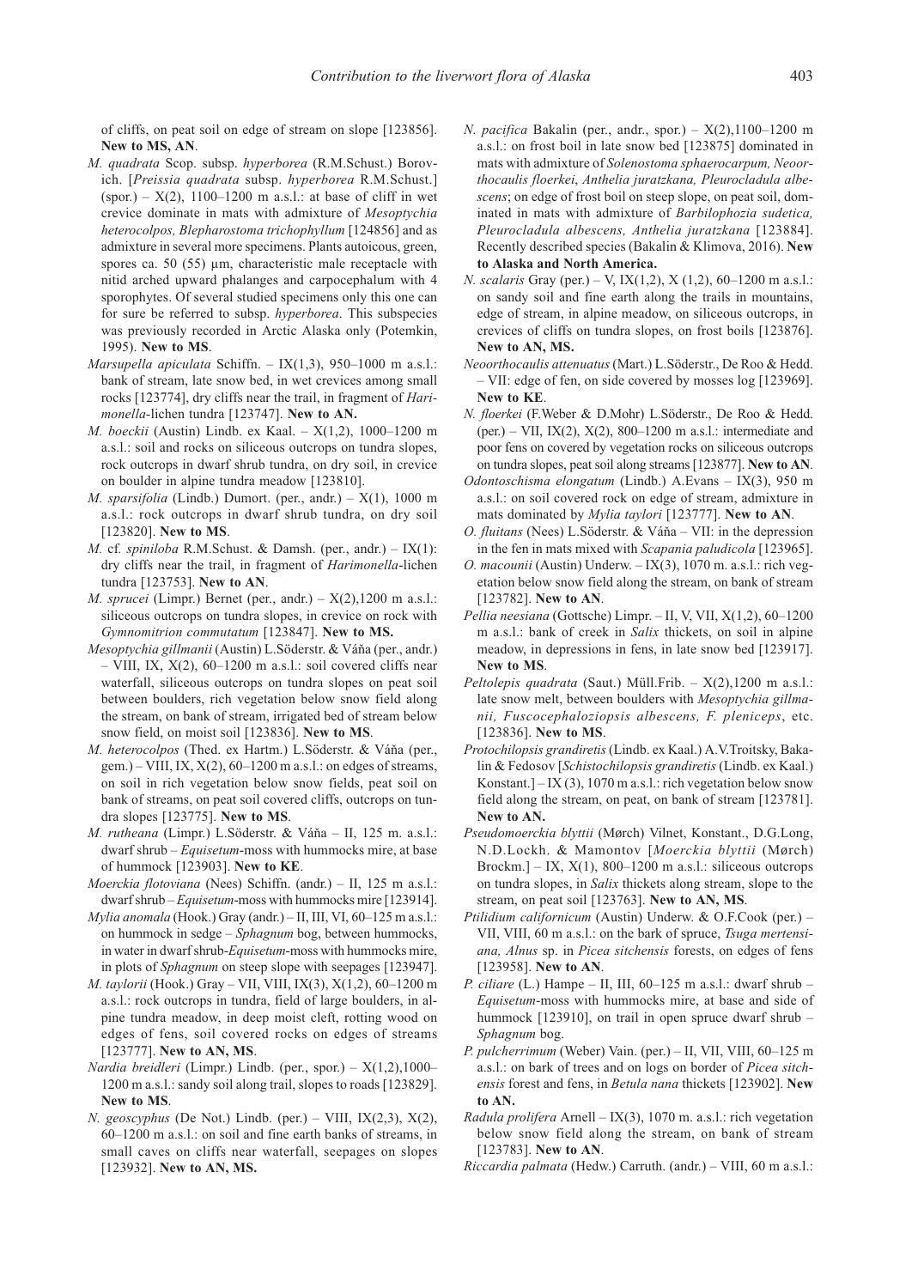Picea sitchensis forest bordering intermediate fen, on rotting wood, several specimens [123920]. New to AN.

- Saccobasis polita (Nees) H.Buch IX  $(2,3)$ , X $(2)$ , 800–1200 m a.s.l.: on soil and rocks in Salix tickets, on peat soil on edge of stream [123771]. New to AN, MS.
- Scapania bolanderi Austin (per.) VIII, 60 m a.s.l.: Picea sitchensis forest bordering intermediate fen, on the bark of a dead spruce in pure mats [123927] and on bark of log mixed with Blepharostoma trichophyllum, Lophozia ventricosa, Ptilidium pulcherrimum [123923]. New to AN,
- S. curta (Mart.) Dumort. (per., andr., spor.) VII,  $IX(2,3)$ , X: 2, 800–1200 m a.s.l.: path in fens, on soil in moist tundra, on slopes to the streams, in late snow bed, on sandy soil along the trail [123874]. New to AN, MS, KE.
- S. cuspiduligera (Nees) Müll.Frib. IX(3), X(2), 1070–1200 m a.s.l.: on bank of stream. rich vegetation below snow field [123856], late snow melt, at base of cliff [123780]. New to AN, MS.
- Scapania irrigua (Nees) Nees III, IX: banks of creeks in Salix thickets along the creek, along the trail in fen [123917].
- S. obcordata (Berggr.) S.W.Arnell  $X(1)$ , 1000 m a.s.l.: along trail, on sandy soil [123829]. New to MS.
- S. obscura (Arnell & C.E.O.Jensen) Schiffn. X(2), 1200 m a.s.l.: on soil and rocks in Salix thickets along stream with Barbilophozia sudetica [123870]. New to MS and the first exact locality for Alaska. This was recorded earlier for Alaska by Konstantinova (2000: dot on the map) based on this specimen but without exact locality and link to herbarium specimen.
- S. paludicola Loeske & Müll.Frib. I, II, III, VII, near sea level-125 m a.s.l.: rich and intermediate fen, at bases and sides of hummocks, between hummocks, along trail in fens [123887]. New to KE.
- S. paludosa (Müll.Frib.) Müll.Frib. V, IX(1): on rocks on banks of streams [123745]. New to KE.
- S. scandica (Arnell & H.Buch) Macvicar II, IX(1), X(1), 125 - 1000 m a.s.l.: on the dying turf of mosses in a field of large boulders, in alpine tundra meadow, in microdepression in dwarf shrub – Sphagnum bog, on soil covered rock on dry cliffs near the trail, as admixture in mats of other liverworts [123792]. New to AN, MS, KE.
- S. subalpina (Nees ex Lindenb.) Dumort. (per., spor.) VIII, IX $(1, 2)$ , 60 - 800 m a.s.l.: on banks of streams, in Salix thickets along the creeks [123928].
- S. uliginosa (Lindenb.) Dumort.  $X(2)$ , 1200 m a.s.l.: on soil and rocks in *Salix* thickets along the stream [123872]. New to MS.
- S. umbrosa (Schrad.) Dumort. (per.) VIII, 60 m a.s.l.: on rotting wood in Picea sitchensis forest on rotting wood on the ledge in cliffs near waterfall [123935]. New to AN.
- S. undulata (L.) Dumort. VII, X(1), 1200 m a.s.l.: on soil and rocks along streams, on log on bank of stream in the spray area [123868]. New to MS.
- Schistochilopsis cf. hyperarctica Konstant. & L.Söderstr. X(1) 31-2-92. on edge of frost boil on steep slope, on peat soil, sporadic in mats dominated by Nardia pacifica. New to MS.
- S. *incisa* (Schrad.) Konstant. (per., spor.) V, VII, VIII: on stumps, peat soil rotting wood, roots of Picea sitchensis in fens, moist Picea sitchensis forests, sometimes on path in fens [123954]. New to AN.
- S. opacifolia (Culm. ex Meyl.) Konstant. IX(2,3), X(1,2), 900–1200 m a.s.l.: on peat soil in late snow melt, on soil in moist tundra among mosses, on edges of frost boil, on banks of streams ones on Sphagnum in deep clefts in a field of

large (to 0.9–3.5 m in diam.) boulders, in alpine tundra meadows [123772]. New to AN, MS.

- Schljakovia kunzeana (Huebener) Konstant. & Vilnet (gem., andr.) – II, IX(3), 125–950 m a.s.l.: at base and side of hummocks in dwarf shrub-Equisetum-moss mire, in dwarf shrub-Sphagnum bog, on soil covered rocks and on hillocks in late snow bed [123910]. New to AN, KE.
- Schljakovianthus quadrilobus (Lindb.) Konstant. & Vilnet IX $(2,3)$ , 800–1070 m a.s.l.: on peat soil on banks of streams below snow fields in late snow beds, on soil in moist tundra [123779]. New to AN.
- Solenostoma confertissimum (Nees) Schljakov (per., spor.) VII,  $X(1,2)$ , 1000–1200 m a.s.l.: on sandy soil along trail in mountains, on frost boils in late snow bed [123875]. New to MS.
- Solenostoma hyalinum (Lyell) Mitt. (per., andr., dioicous)– III: on sandy soil on the slope to the road [124322], New to KE
- S. obovatum (Nees) C.Massal. (per., andr.) VIII, IX(2),  $X(1)$ , 60–1000 m a.s.l.: on soil covered cliff near waterfall, peaty soil in clefts in a fields of large boulders, in alpine tundra meadow, moist soil along irrigated bed of stream below snow field [123817]. New to AN, MS.
- S. sphaerocarpum (Hook.) Steph. (per., andr., spor.) IX(2),  $X(1)$ , 800–1200 m a.s.l.: deep cleft at base of slope, on peat soil in late snow melt, on edge of stream [123885]. New to MS.
- Sphenolobus minutus (Schreb.) Berggr. (per.) VI, VII, IX(3),  $X(1)$ .1000–1070 m a.s.l.: on soil covered rocks in the forests, on boulders and rock outcrops in tundras and in fields of large boulders in alpine tundra meadow, in crevices on rocks. on bank of streams, on peat soil at the base of the sphagnum hummocks in bogs, in late snow bed [123959]. New to AN, MS.
- Tetralophozia setiformis (Ehrh.) Schljakov X(1),1000 m a.s.l.: on rocks in field of large boulders, in alpine tundra meadow [123814].
- Trilophozia quinquedentata (Huds.) Bakalin (per., andr.) VI, VII, IX(2,3), X(1, 2), 800–1200 m a.s.l.: on peat soil in intermediate fens, in crevices and on dry rocks. Late snow melt, in deep moist clefts and crevices on boulder on fields of large boulders, on soil covered boulders in alpine tundra meadow, on soil in late snow bed, on peat soil on banks of stream, on soil in moist tundra [123967].
- Tritomaria exsecta (Schmidel) Schiffn. X(2),1200 m a.s.l.: siliceous outcrops on tundra slopes, at base of cliff [123856]. New to MS.

#### **DISCUSSION**

As was shown by Söderström et al. (2015), the flora of Alaska liverworts has been studied very unevenly and completely insufficiently. The territories we studied are among the least explored. So, only 22 species were known for Matanuska-Susitna Borough, and the vast majority of species known for this borough are liverworts published earlier based on the first obtained results of this trip (Schuster, 1993, 1995; Schuster & Konstantinova, 1995). Here I present an additional 59 species new to MS and, thus, the known diversity of liverworts of this area is currently 81 species. The known flora of Anchorage Borough has been increased by us with 51 species and thus counts 86 species by now, and the flora of Kenai-Borough has been supplemented with 20 species and currently counts 102 species. These figures are obvious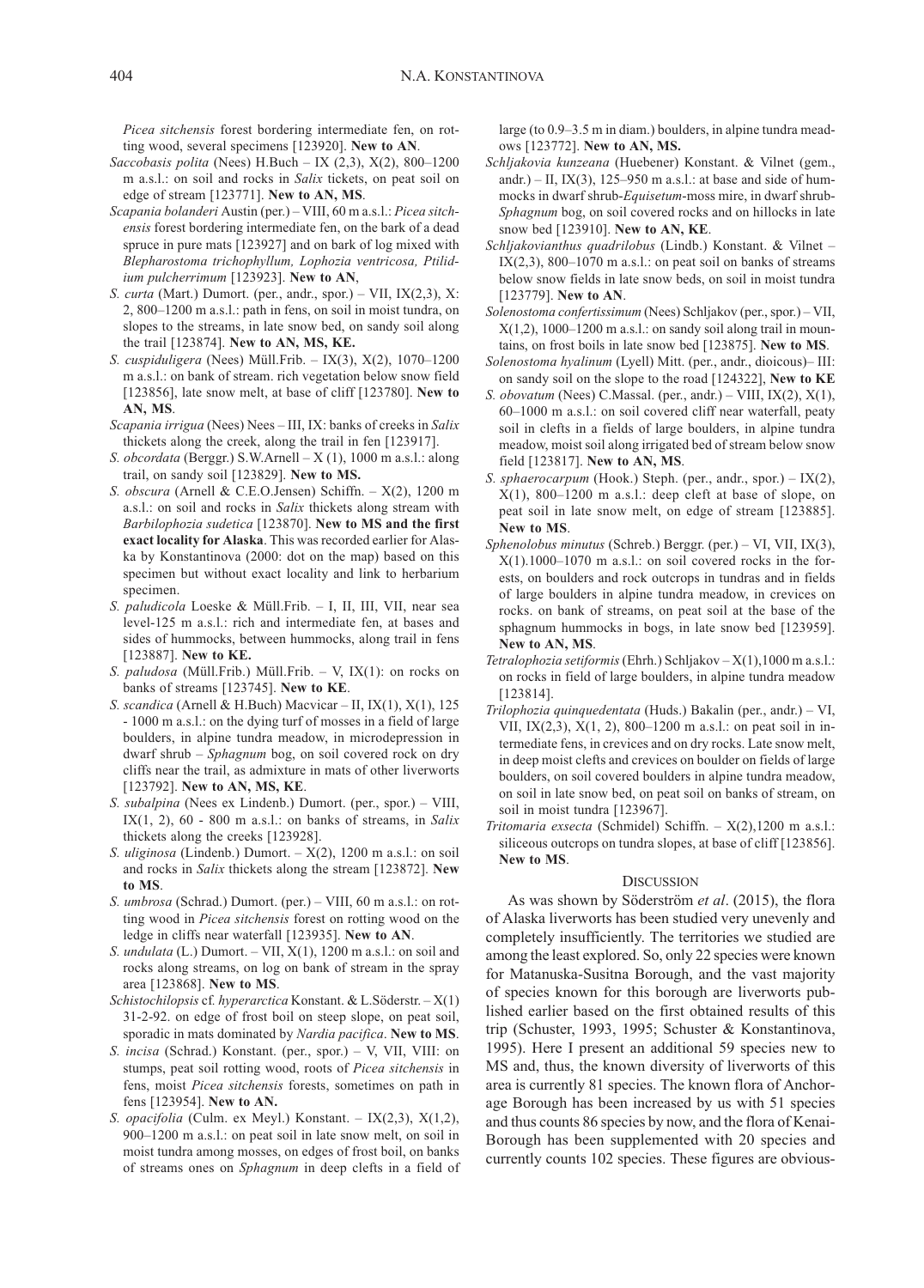ly still far from the real number of species, which occur in the discussed regions. This follows both from the slightly greater diversity of liverworts in some areas surrounding these regions, e.g. 119 species in Denali Borough, 97 in Valdez-Cordova Census Area (see Söderström et al., 2015, Fig. 2) and from general patterns stating a high diversity of liverworts in the mountain ranges located in the Subarctic, especially situated close to the ocean. Since the flora of the studied areas obviously is not fully known and since the territories are not naturally delimited (they are just administrative boroughs), the traditional analysis of flora does not make sense and here I will focus only on discussing the most interesting discoveries and on some characteristic features of the flora as a whole.

Two species are reported here as new to Alaska. One of them is Cephalozia otaruensis that recently was synonymized with Cephalozia hamatiloba (Váňa, 1988; Potemkin & Sofronova, 2013; Söderström et al. 2015). This taxon is mostly amphipacific (Potemkin & Sofronova, 2013) with disjunct localities in eastern North America (Schuster, 1974). Both the understanding of the taxon's borders and its taxonomic status need special study. A specimen from Alaska is attributed to this species both based on the fact that male plants predominate in the specimen, i.e. it is clearly dioecious, and on the general appearance of plants.

The second species, previously not recorded for Alaska has recently been described as Nardia pacifica. Immediately upon arrival from the field, I studied and described oil bodies in some of the specimens referred by me at first glance to Nardia japonica. But homogeneous oilbodies along with some other features did not allow these plants to be attributed to N. japonica. After the description of N. pacifica (Bakalin & Klimova, 2016), it became obvious that the morphological characteristics of the species correspond to this species. Thus, the assumption of Bakalin & Klimova (l.c.) that the species occurs in Western America is supported. A few more specimens in which oil bodies have not been studied still need confirmation and I do not cite them here.

It is worth mentioning Scapania obscura as new to Alaska, which I earlier reported for Alaska without an exact location (Konstantinova, 2000). This is a littleknown species that was considered amphiatlantic (l.c.) but recently was recorded as well from Siberia and the Far East of Rusia (Konstantinova et al., 2009; Potemkin & Sofronova, 2009). The location in Alaska is the first record for Western North America.

Of the three species described based on the results of our Alaska trip, Apotreubia hortonae has been reduced to a synonym with A. nana (Bakalin & Vilnet, 2017). Gymnomitrion mucrophorum was so far known only from the type collections that represent poor material without sporophytes (Schuster, 1995). Our specimen collected near the type locality consists of several almost pure mats with sporophytes and fits well in the description of Schuster (l.c.). A detailed study of the collected specimen, including its DNA loci, is

required to understand if Gymnomitrion mucrophorum is a good species and how clearly it differs from the somewhat similar G. concinnatum and G. pacificum.

The third species described based on the materials of the expedition is Cephalozia pachycaulis. About ten years after its description, it was found on the Asian Pacific coast, penetrating deep into Eurasia up to Lake Baikal (Konstantinova et al., 2004). However, as far as I know, this species has not been found since then in Alaska and other regions of North America.

Of some interest are new findings of some amphipacific species. A number of them were described from the western coast of North America but then discovered on the Asian coast of the Pacific Ocean like Cephalozia pachycaulis mentioned above. Another species with an amphipacific distribution, Fuscocephaloziopsis monticola, on the contrary, is not uncommon in the more southern areas on the coast of western America but is extremely rare on the Asian continent (Kamchatka Peninsula only, Bakalin, 2005b). In Alaska, this species is rare, and the locality in the Talkeetna Mountains is its northernmost known site. The second amphipacific liverworts not rare and often abundant in at least some areas studied by us is Douinia imbricata. Likewise Fuscocephaloziopsis monticola, it was only recently found in the Kamchatka Territory (Choi & Bakalin, 2012). I collected another mainly Western American amphipacific species which is rare on the Asian coast – *Ptilidium californicum* – in most of the studied forest communities. One more amphipacific liverwort Gymnomitrion pacificum was described from Western America but is rather rare both in Alaska (Söderström et al., 2015) and the Asian coast of Pacific (Bakalin, 2010).

Of particular interest are the numerous collections of Calycularia laxa. This arctomontane species has a predominantly amphipacific distribution but penetrates far into Eurasia mainly through the subarctic mountain systems. It was previously known in Alaska only from North Slope Borough, Panhandle and the Nome census area, but turned out to be frequent and abundant in the Kenai and Talkeetna Mountains.

Another interesting discovery is the worldwide rare Gymnomitrion commutatum, previously known in Alaska from single sites in the Nome census area and the Denali Borough (Söderström et al., 2015). In this trip the species was repeatedly collected in KE and MS boroughs.

The list of collected specimens includes some poorly known taxa. One of these is Marchantia quadrata subsp. hyperborea. It was described by Schuster from West Greenland (Schuster, 1992). It has previously been recorded for Arctic Alaska (Potemkin, 1995). Most likely, this taxon is not uncommon in Alaska, however, its thorough identification is possible only in the presence of gametangia that occur rather rare, at least in herbaria.

Thus, the results of this short expedition show that the flora of Alaska liverworts being extremely rich is still far from being properly revealed and further thorough